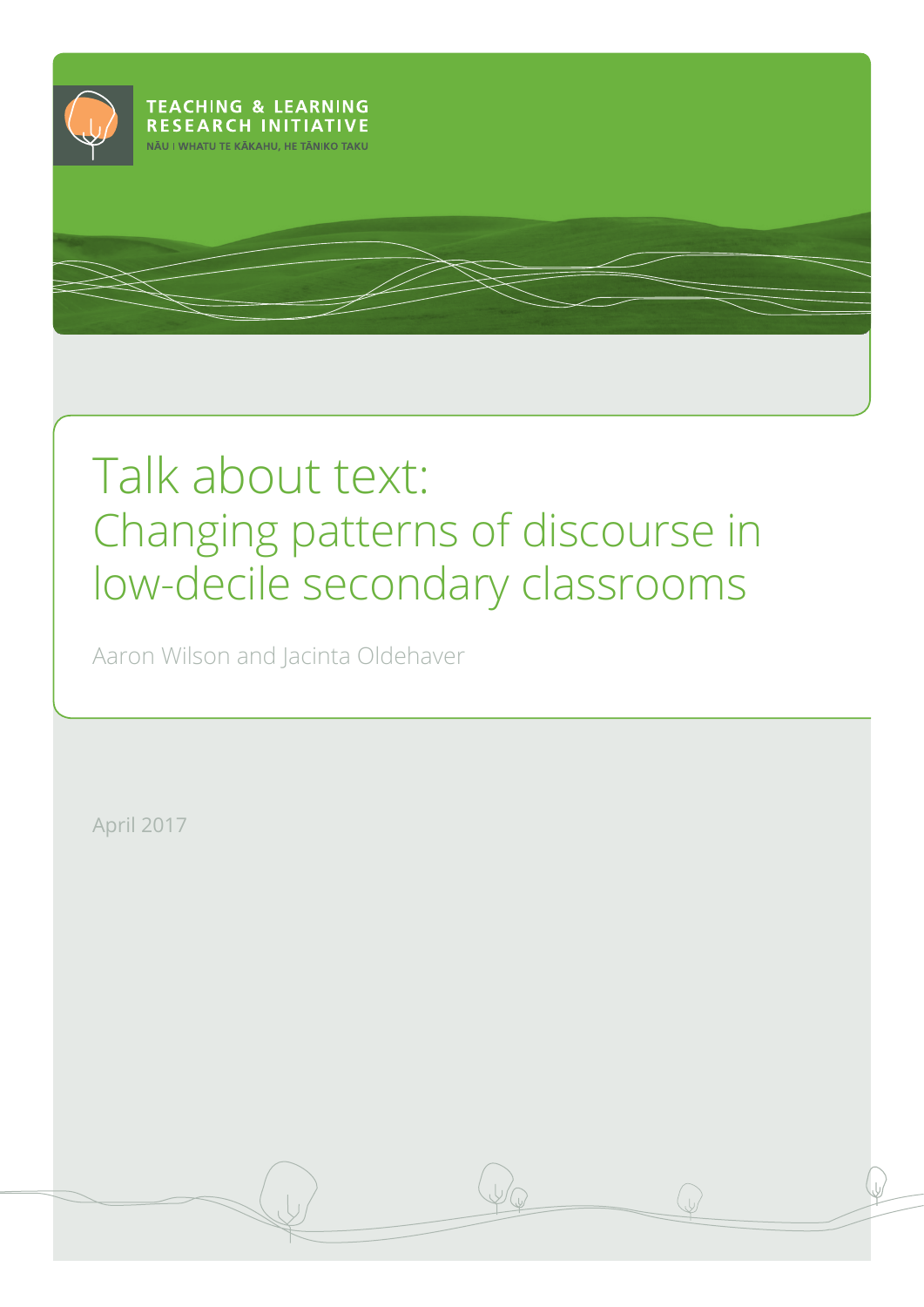## Introduction

The aim of this study was to partner with six teachers to investigate and improve patterns of talk about text (TaT) in their subject-specialised classrooms. The teachers worked in two high schools in Auckland, one decile 1 and one decile 2, and taught biology, chemistry, English, health, or physical education to Year 12 or Year 13 students. The majority of students (60%–70%) were Pasifika or Māori (25%–28%). About 20% of students at one of the schools were Indian.

Together with the teachers, we found out about current patterns of TaT in the classrooms and about their and their students' perceptions of factors that helped and hindered such talk. Then we designed and implemented new approaches and investigated the effectiveness of these.

Three key features distinguish our vision of TaT from other common forms of classroom talk. First is the prominence given to texts; in a TaT discussion, texts themselves would have a voice and be an active participant in the talk.

Second, the pattern of classroom talk known as IRE would be less dominant. IRE follows the pattern of teacher Initiates (e.g. "Who wrote *1984*?"), a student Responds ("George Orwell"), teacher Evaluates ("Well done"). Rather, TaT aligns with more dialogical approaches such as "Collaborative Reasoning" (Anderson, Wilson, & Fielding, 1988) and "Accountable Talk" (Michaels, O'Connor, & Resnick, 2008) which feature more time for open-ended discussion, authentic open teacher questions which serve to explore rather than test students' understanding, and attempts to increase 'uptake' whereby teachers prompt for elaboration and incorporate and build on students' ideas (Applebee, Langer, Nystrand, & Gamoran, 2003). Our aim is that IRE is less dominant, not that it is disposed of; IRE still has an important place, for example, in helping teachers identify misunderstandings.

Third, when we talk about TaT we mean talk where ideas related to the text, rather than strategies or processes readers use to 'get at' those ideas, are what is foregrounded. TaT therefore is different from approaches such as Reciprocal Teaching where strategies are foregrounded and ideas backgrounded. While discussion about strategies may, and hopefully will, come up in TaT discussions, they are not the main focus.

We were interested in TaT because of its potential to improve a range of valued student outcomes including literacy, achievement, and affective outcomes. The need to improve these outcomes is pressing in lowdecile schools situated within a national educational context characterised as high quality but low equity. Secondary students, particularly those in their senior years, need high levels of literacy to comprehend and create increasingly sophisticated and subject-specialised texts (Shanahan & Shanahan, 2012). Internationally, extended discussion or dialogic approaches have been promoted as a means of helping students learn through and about texts (Wilkinson & Son, 2009). It is thought that participating in rich disciplinary talk about rich disciplinary texts will at once help 'apprentice' students into a particular discourse community and change that discourse community by inviting new voices and perspectives (Moje, 2008). From a dialogic perspective it is from interaction and negotiation among different voices that meaning and understanding emerge.

Dialogic approaches have been associated with a range of positive outcomes for students including improvements in reading comprehension (Wilkinson & Son, 2009), writing (Jesson, McNaughton, & Parr, 2011), understanding of curriculum content (Hennessy, Warwick, & Mercer, 2011), and affective outcomes, including feeling more confident and valued as members of the classroom community. The authors of a previous TLRI project found that collaborative discussion was not only associated with improved levels of mathematics achievement for primary-aged Māori and Pasifika students but also helped them form, "powerful dispositions to do mathematics and to think of themselves as mathematicians" (Hunter & Anthony, 2011, p.5). Despite the benefits of discussion identified in this growing knowledge base, recent evidence from New Zealand (Wilson, Madjar, & McNaughton, 2016; Wilson, McNaughton, & Zhu, 2017) showed Year 12 students in English, mathematics, and science classes in low- to mid-decile schools had few opportunities to engage in rich talk or to read rich texts, and fewer opportunities still to engage in rich talk about rich text. Internationally, previous studies have found that teachers find it very difficult to change classroom discourse patterns, even when they want to (Alozie, Moje, & Krajcik, 2010; Groenke, 2010).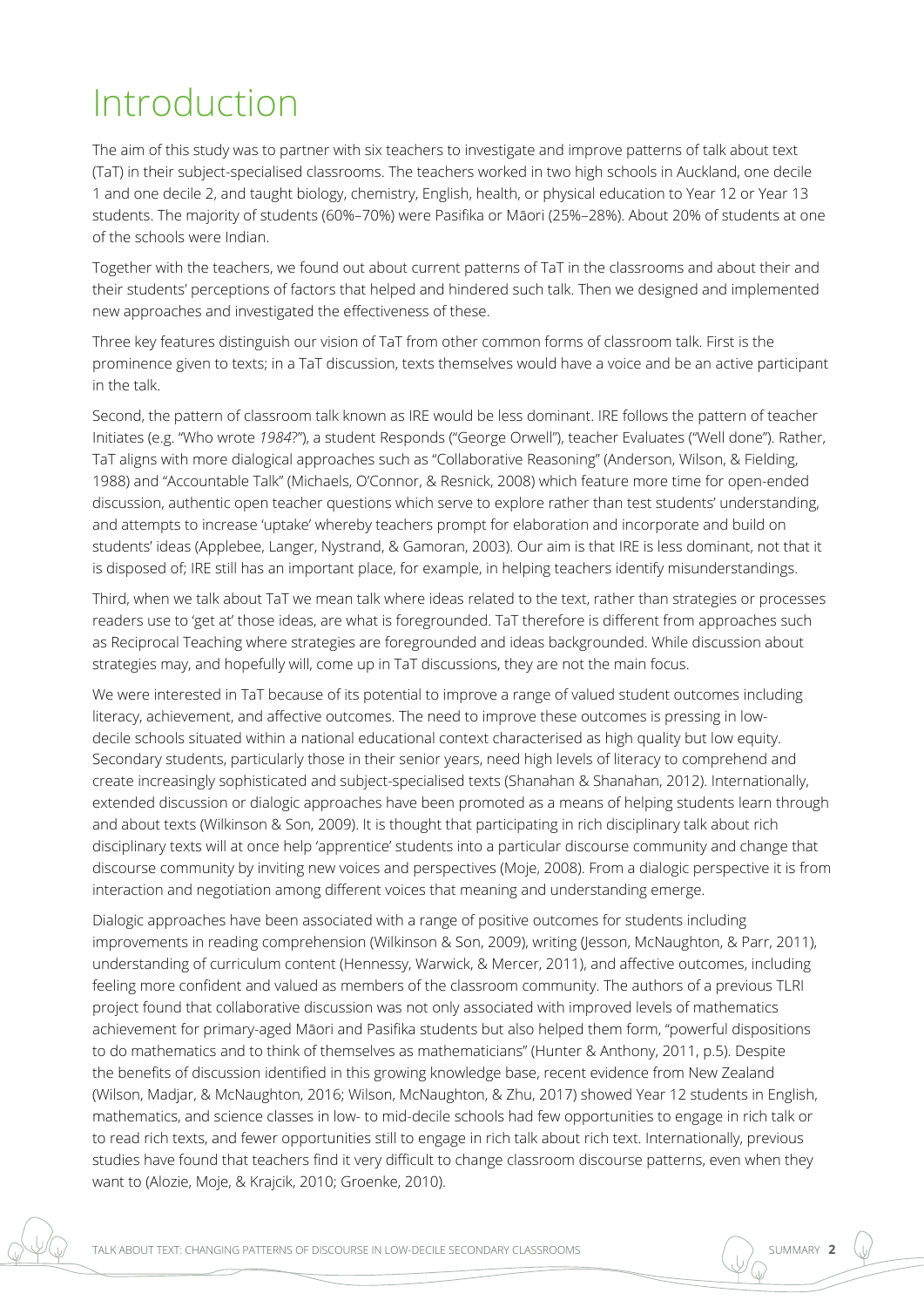## Research design and methods

The first year of the project was a profiling phase in which the teachers and researchers worked together to find out about patterns of TaT in the classrooms and about teachers' and students' perceptions of TaT. The key measures used were interviews with teachers and students, a student questionnaire, observations of TaT discussions, and analyses of historic patterns in the National Certificate of Educational Achievement (NCEA). The data analysed in the profiling phase served two key purposes. Firstly, they gave us a rich picture of TaT that we could use to design new approaches tailored to the local classroom contexts. Secondly, they were a baseline measure we could use later to evaluate the impact of the new approaches.

All measures were repeated at the beginning and end of each year. In total, over the four time points, we collected and analysed interview data from six teachers and 49 students, 302 student questionnaires, and 48 discussions of about 20 minutes each. Discussions were audio-recorded, transcribed, and analysed qualitatively and quantitatively using indicators such as the balance of student to teacher talk, the length of teacher and student utterances, the frequency of authentic teacher questioning and uptake, and the extent to which texts were employed as a participant in the discussion.

The second phase, which lasted throughout 2016, consisted of ongoing professional learning and support for the teachers as they worked to change patterns of TaT using collaboratively designed approaches, and repeated measures.

## What we found out in the profiling year

### Teachers' and students' beliefs about the value of TaT

It was clear at the beginning of the project that students and teachers already highly valued the potential of classrooms discussions for developing students' understanding, building relationships, and for sharing different perspectives on subject-related content. However, students and teachers did not talk much about the value of discussion as a means by which students could develop deeper understanding of texts or improve their subject-area reading more generally.

Students valued discussion for the opportunities it gave them to listen to different perspectives on a particular topic:

You get like five other people who say totally different things. Yeah, it's really cool when you are listening to them and you think, "Oh, why didn't I think of this before?"

We are all speaking up to each other and can learn from their perspective as much as they can learn from mine. We are all communicating and learning with each other which makes it good.

Teachers also valued the perspective-sharing aspect of discussions but saw more generalisable benefits of this for building students' empathy:

I think the bigger thing I want the kids to get out of group discussion is a different point of view and just those things like empathy. (Health)

Trying to see if they had any thoughts or ideas that were different from each other's and trying to get them to think about being in someone else's position or seeing it from another point of view. (English)

Teachers also valued discussions for the vital diagnostic and formative information they could provide about students' learning:

(I use discussion) to look at their prior knowledge and see what they actually know, to see if they are on the right track. (Health)

I'll use a group discussion as a sort of a formative tool to see how they're going with the work at hand or what they think about it. (Chemistry)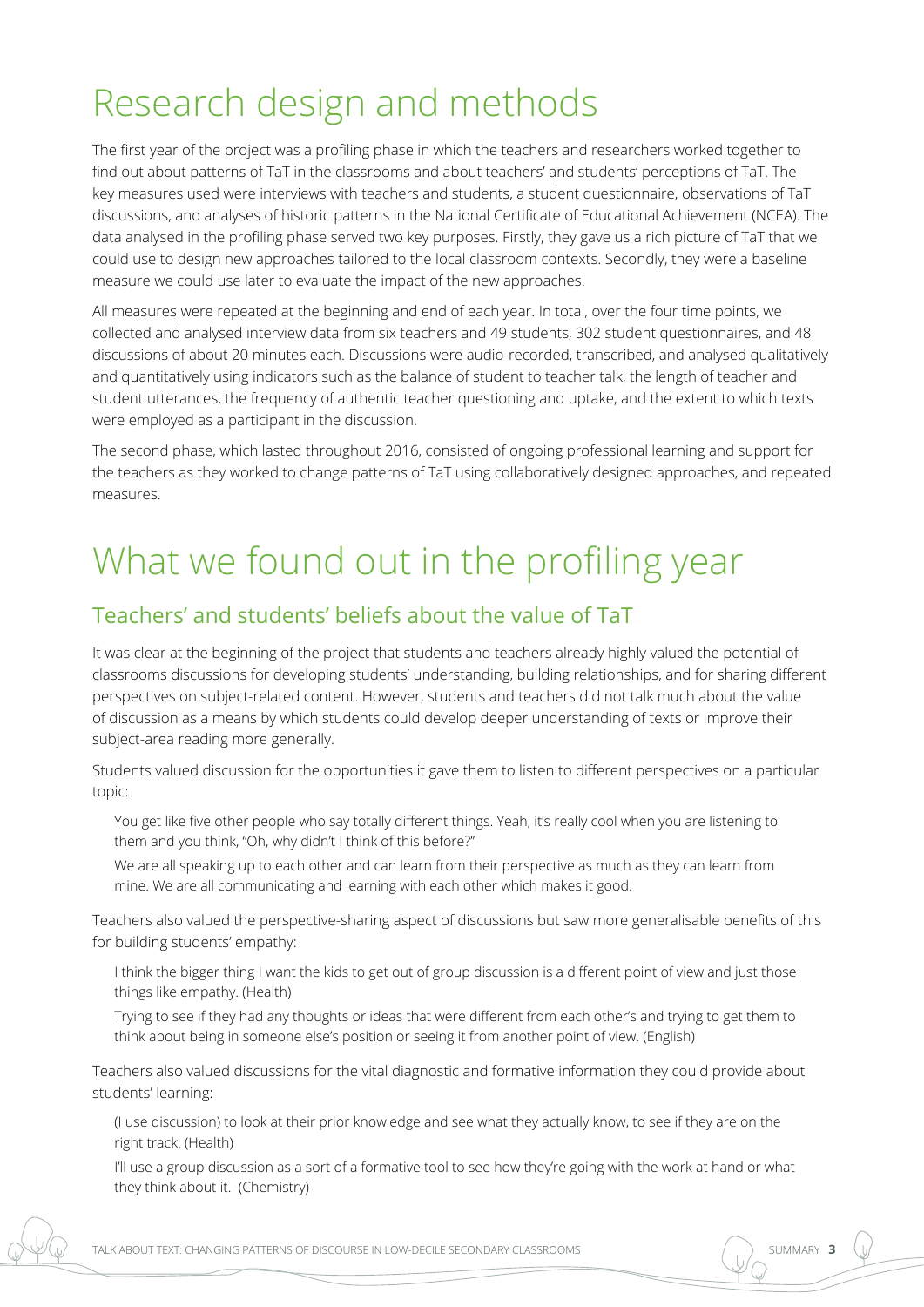Students and teachers both reported that a key affordance of discussion was that students could hear new ideas and concepts expressed by peers in 'student-speak'. Teachers noted that:

They like hearing their friends talk about stuff because it's in their language then and they do take confidence from each other. (Chemistry)

Discussions are good because if they are hearing their peers describe ideas in their own words then I think it is really beneficial. (Biology)

And students said:

Sometimes even the teacher doesn't answer it, it's the student and it's more relatable to you when you hear from someone that is close to your age.

If someone does have another idea about how to get the answer we will definitely hear their point of view because it is most of the time better for us to hear it from a student's perspective rather than a teacher('s).

I think it is the way us students put it, it is different, you know how you read something and then you kind of understand it but then when someone else says it, it is in a different way but explained better for you.

Yeah hey the part about the blood I didn't even get it, but listening to other people talking about it I was like, "Oh yeah, I get it now, I get the meaning of it."

To investigate what TaT was actually like in practice we conducted classroom observations. Some key findings from the first round of these are summarised below.

### Analysis of TaT discussions

At four time points across the project, teachers were asked to facilitate two TaT discussions of about 20 minutes each. In the first round of observations we recorded one whole-class and one small-group (four to six students) discussion. The discussions were audio-recorded, transcribed, and entered into a database. The database consisted of one row for each utterance in the discussion. An utterance began when that participant began speaking and ended when another speaker began speaking or the discussion came to an end. We coded each utterance according to whether it was spoken by the teacher or a student, and the number of words it contained. Teacher utterances were coded for features such as if they included a question and, if so, whether or not the question was one that could be answered in one or two words, if it was a question requiring an opinion, and if it explicitly asked students to draw on out-of-school knowledge including linguistic or cultural knowledge. Students' responses were classified for features such as if it was unelaborated (typically one- or two-word responses; most often "yes" or "no") or elaborated (including examples, reasons, explanation). Teacher and student utterances were also coded according to whether there was any direct reference made to the text or texts. Quantitative analyses were of the length of utterance (number of words) and frequency with which particular features were observed.

Visual representations of some of these profiling analyses are included as 'Time 1' data in the 'Evidence of shifts' section of this report. The key patterns of TaT that emerged in the profiling phase were:

- The discussions tended to be teacher dominated. The average teacher utterance, for example, had 34 words whereas the average student utterance had five words.
- A high proportion (46%) of the questions teachers asked required just one or two words to answer. Of all teacher questions, 4% asked about students' opinions.
- Students' responses were more often unelaborated (84%) than elaborated. Students made a direct reference to the text in 15% of their utterances.
- Teachers did regularly ask students to elaborate on their responses (31% of all utterances) but there were very few instances (9%) where the teachers asked specifically that students refer to the text.

Having identified patterns in TaT, we wanted to investigate what teachers and students saw as barriers and enablers of productive TaT.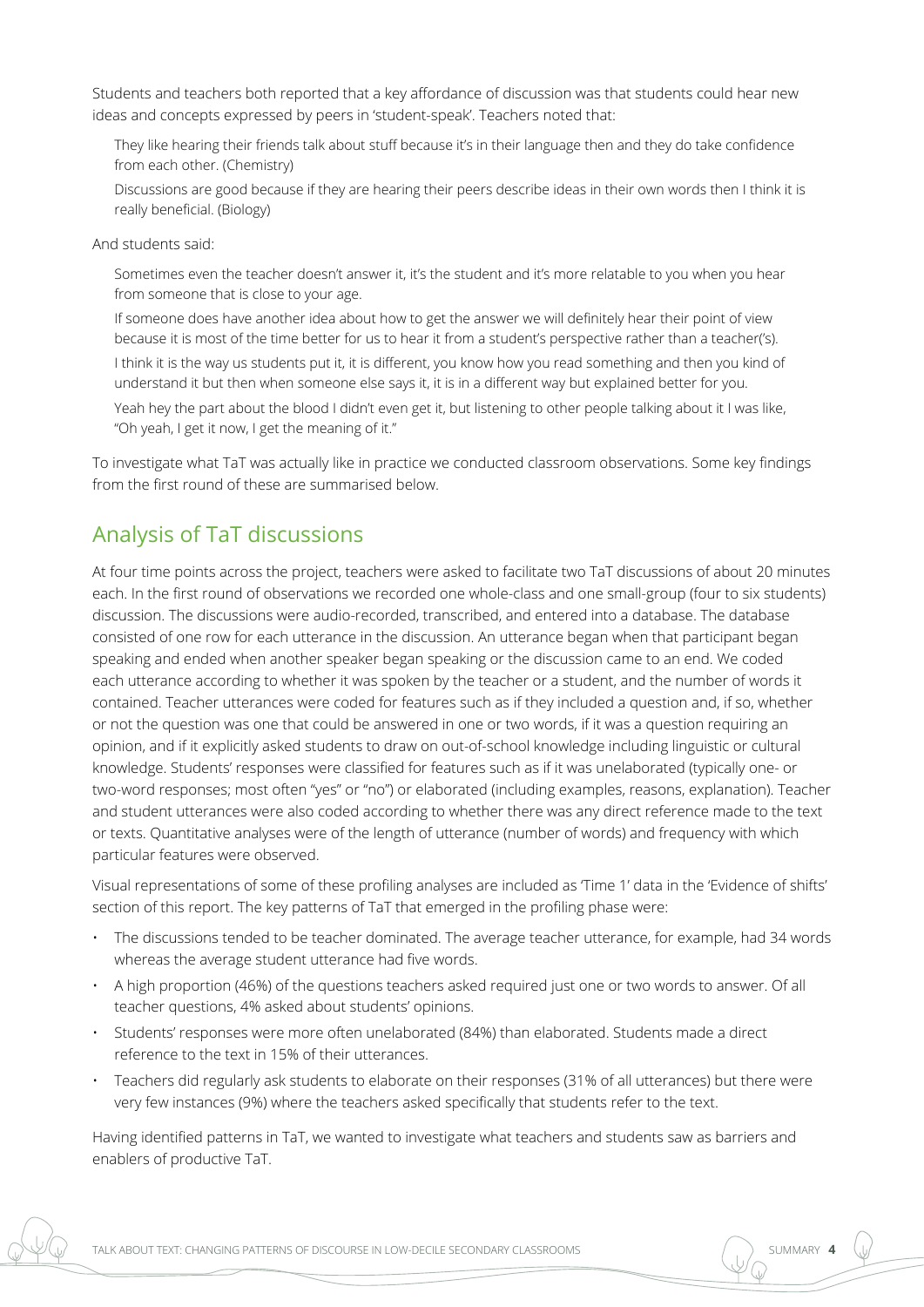### Factors that help and hinder TaT

#### **Shyness**

The most common barrier teachers and students identified in the interviews was many students' reluctance to speak because of a lack of confidence that was mostly related to shyness and/or a fear of being "wrong".

Teachers said:

They are shy because they do lack confidence this class. As a whole, they do lack confidence. (Biology) It's a huge confidence thing. (English)

Our kids are really terrified of failing. They are not willing to take the risk to be wrong because then they are doing it in front of their teacher so their teacher knows. (Health)

Nearly half of the students interviewed described themselves as "shy" or "unconfident" in speaking in wholeclass discussions. Many said that they often wanted to contribute but "held back" from doing so because of shyness. Most students reported that they were much more likely to contribute to a discussion if it was in a small group:

I talk more in a smaller group. Like sometimes I feel embarrassed if I say something and it's wrong. Sometimes (in a whole-class discussion) I'll have the right ideas and then someone else will say it and I'm like, "Oh, I should have just said it myself."

In a smaller group I feel like I am more of a speaker … I speak more confidently in a (smaller) group.

I reckon more ideas actually get said (in a small group) and sometimes in the whole class you kind of don't want to say your idea out (loud) because of how many people (there are).

#### **Fear of being "wrong"**

Implicit in these responses, and those below, is that students typically viewed discussions more as an opportunity to showcase existing knowledge than an opportunity to build new knowledge:

Sometimes you just talk back the answers too scared of saying a dumb answer.

I am more of a listening person, but I do raise my hand when I do know something.

Sometimes, you don't know what you are saying is actually what we are talking about or if it's wrong and keep to yourself. I think those things scare some people.

The corollary to some students being reluctant to participate was that students perceived whole-class discussions as often being dominated by a small number of students:

So we have the same people answering most of the time. Miss tries to change it up by asking people that don't answer much but they are really quiet.

This was echoed by teachers:

Whole-class discussions can turn into a bit of like a three- or four-man show while the rest of the class just sort of sit back. (English)

It gets dominated by one or two individuals. (Physical education)

#### **Classroom environment**

Students and teachers were both concerned about the potential for off-task behaviour in discussions that could make it unsafe for students to share ideas. Several students said that a major barrier to their contributing to a discussion was when other students did not listen to them:

If people aren't listening, it makes it hard because then you have to repeat it if you want to be heard. It is like, "Oh, no one cares about my opinion."

More concerning though was the many more students who reported that they or their peers refrained from speaking because of a fear of being judged or even "mocked" by their peers. Although one student acknowledged that he would be reluctant to share a "really smart idea" for fear of mocking, students were much more often concerned about saying something "dumb", "wrong", or that "missed the point" of the teacher's question: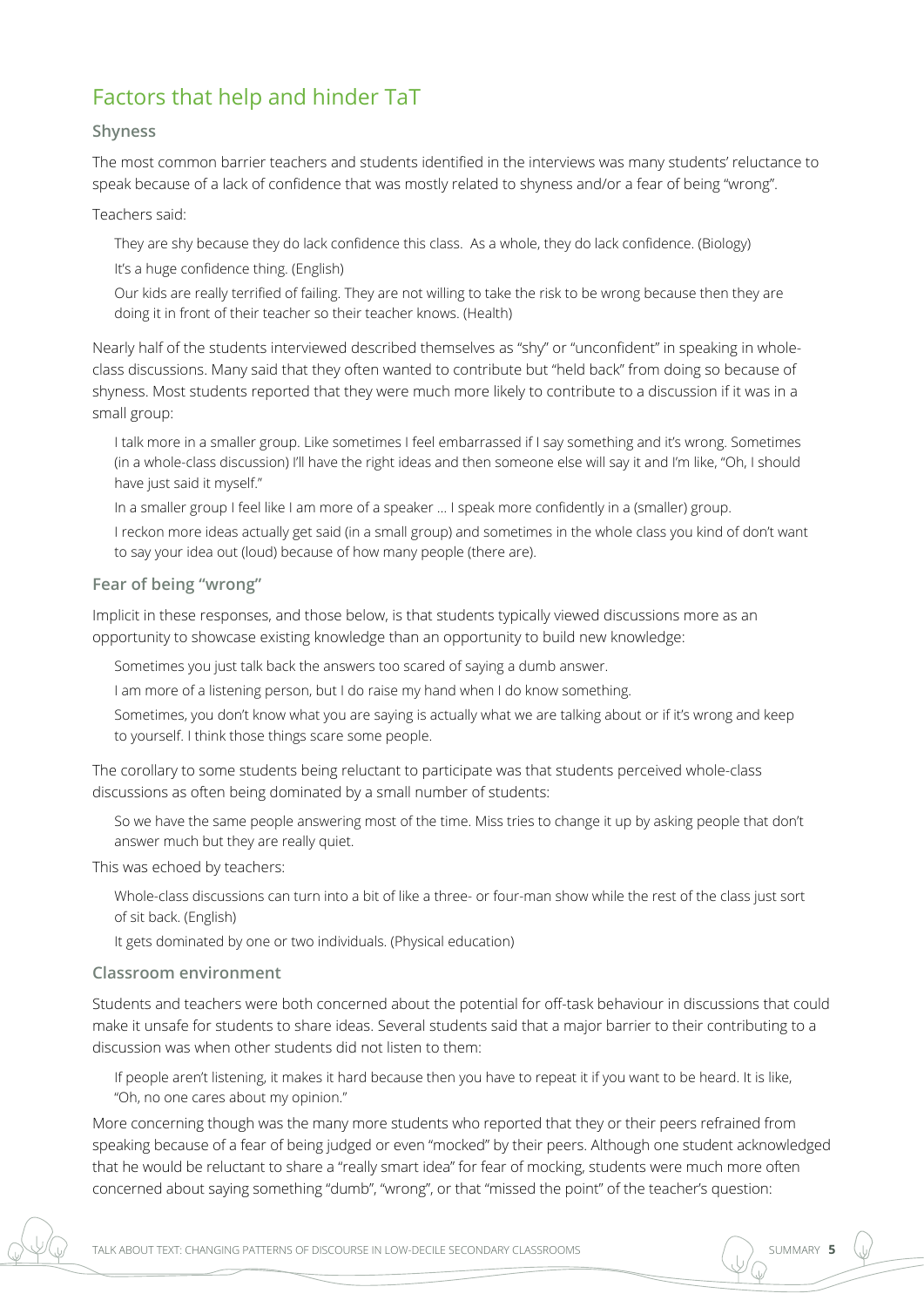Some people mock you with the answer you give.

Everyone is too scared (that) their answers are probably wrong … it's just embarrassment… I'm not the only student but I have other kids tell me that they just feel intimidated by people from levels more higher than they are.

Some people think others would judge them depending on their opinions or even mock them.

There're people in the class that just don't take it seriously and (you) kind of get put off by the idea of talking and they want to comment on yours and it's a put-off.

Teachers also saw inappropriate student behaviour as a risk in discussions:

As a large group, the class becomes harder to manage because it's easier for individuals to derail the process. (Chemistry)

When they get together as a group they automatically go off task. If they are a group of friends they automatically talk about something else. (English)

When it does occur and there are put downs. How do you deal with that in the middle of that discussion? You don't want to deal with it publicly, but you are in the middle of a public discussion so you do have to deal with it publicly. (English)

#### **Empathy**

Despite describing environments where classroom talk was sometimes constrained by the behaviour of their peers, a striking feature of the interviews was the high level of empathy expressed by those students who selfidentified as confident participants in discussion for classmates who were not:

Maybe teachers could stick to small-class discussions (because) those that don't really understand are probably too scared to speak up or say anything during whole-class discussion and when she (teacher) went and spoke to them individually with their group they are comfortable with that. They probably won't all understand but they can help each other out.

I got to help one of the brothers out into solving something he didn't understand because he might be shy in a bigger group than he is in a smaller group. I found out that he kept on asking more questions in the small groups than he did in the larger groups.

Yeah, some of us are from the islands and because it is hard just to take another language in and maybe they (more recent migrants) have something to say but they just don't know how to put it and they don't want to say it just in case they get mocked for it.

Note, too, how many of the student quotations here and throughout the report use inclusive first-person pronouns such as "we" and "our" and "us" to describe the affordances and challenges of class talk.

#### **Benefits of small groups**

In terms of overcoming the barriers outlined above, teachers saw benefits for small-group discussions, particularly in terms of giving students more confidence to participate:

It's easier for students to participate if it's a small group … it's less of a risk for them. (Biology)

Small-group discussions benefit the shy person because it is only a few so they will be happy to speak in that small group. (Chemistry)

The kids feel just a little bit more confident to speak and share and participate; it's not as daunting as you and 25 other kids. (English)

However, students and teachers both told us that when students did have small-group discussions, the teacher typically roved around the different groups without spending an extended period of time in any one discussion:

I don't like to mandate it because I would just rather it happen naturally. (English)

If I'm moving around the class and I'm noticing students having a particular problem it's really easy at that point to stop everyone and have a discussion about what is going on to make sure everyone is at the right level with whatever we are working on for that day. The discussions will probably be a few minutes at most. (Chemistry)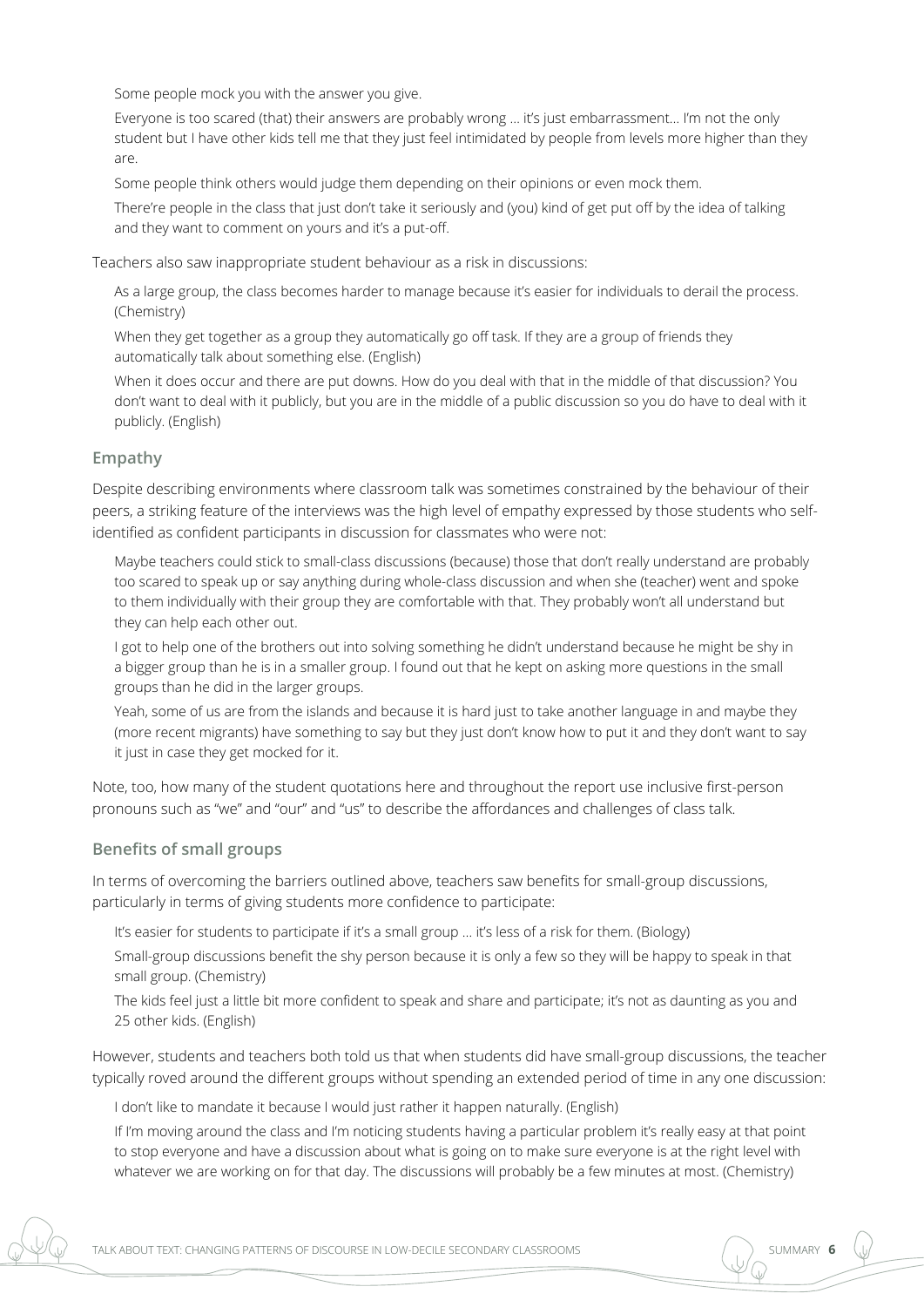Students though saw the benefits of having teachers taking a more active role in small-group discussions:

As long as the teacher is around, the students are actually more willing to actually give their input on it. Sometimes the students will sit to the side and not say anything until the teacher actually asks for their input on it.

It's hard to keep speaking if they (teacher) are just not even in the conversation at all, like they are off doing something else like doing work or something at the back of the room.

Importantly, students, including those who preferred small-class discussions, saw potential benefits in wholeclass discussions:

I also see perspectives on the other students as well. Like working in a small group is good for my confidence, but it is working in a larger group that helps us come up with ideas that maybe we haven't discussed in the group.

I like whole-class discussions because everyone has different ideas and they combine more information.

### Profiling summary

In the profiling phase we identified key strengths we could build on in the next phase. We clearly did not have to put effort into convincing teachers and students that developing rich talk was a worthwhile goal. But we did want to extend what they valued about discussion to include benefits for engaging with texts in particular and for developing reading more generally. Teachers did not need any encouragement to see increased student participation in discussion as a good thing. But there was a need to develop more strategies for achieving this in practice and for extending teachers' notions of who was a participant in discussion to include the texts themselves. Students already saw talk as helpful for developing understanding of concepts and hearing other perspectives. But it was clear that students mostly saw classroom discussions more as 'tests' or 'performance pieces' than as opportunities to take risks and socialise partly formed ideas as a means of developing new understandings. As well as the high value students and teachers already afforded classroom talk as a learning tool, another key enabler was the high levels of student empathy that came through so strongly in the student interviews. Also, while not widely used, the profiling also identified teacher-facilitated small-group discussions as a potentially powerful structure for facilitating more productive TaT.

### Designing a response

Our approach for supporting changes in TaT practices had three key components: a research and data focus, a student focus, and a teacher practice focus.

First, the teachers and researchers worked together to understand all the data that had been collected. Activities went beyond the researchers simply presenting the results of our analyses back to teachers. For example, teachers in pairs were presented with transcripts from their own discussions, coded these together, and reported back key patterns to the rest of the group.

Second, we developed tools that we hoped would involve students more in decision making about next steps for TaT. These included a presentation for students [\(https://docs.google.com/presentation/d/156Gg4sjfU\\_RW](https://docs.google.com/presentation/d/156Gg4sjfU_RWGvBdca8l2Z5M_2SDRKpZqCzPQnGBmdo/edit?usp=sharing) [GvBdca8l2Z5M\\_2SDRKpZqCzPQnGBmdo/edit?usp=sharing](https://docs.google.com/presentation/d/156Gg4sjfU_RWGvBdca8l2Z5M_2SDRKpZqCzPQnGBmdo/edit?usp=sharing)) explaining the project and theoretical rationale for it, and tools where students could suggest ideas for classroom protocols and about the wording of teacher and student "talk moves" (Michaels & O'Connor, 2012), and reflect on why such protocols and talk moves might be useful ([https://docs.google.com/document/d/1AvB92ErtNg6s0EQZkSZpuGAaC0zf7\\_GjmtGa3RwZqGk/](https://docs.google.com/document/d/1AvB92ErtNg6s0EQZkSZpuGAaC0zf7_GjmtGa3RwZqGk/edit?usp=sharing) [edit?usp=sharing](https://docs.google.com/document/d/1AvB92ErtNg6s0EQZkSZpuGAaC0zf7_GjmtGa3RwZqGk/edit?usp=sharing)). This, like the questionnaires and interviews with students, aimed to make students more than passive beneficiaries of a research and development project done on their behalf but without their voice.

Third, we designed a generic structure to help teachers plan a series of lessons that would culminate in a series of TaT discussions with small groups [\(https://docs.google.com/document/d/13fu02zZ19otydReC5aGRzIQhveWk](https://docs.google.com/document/d/13fu02zZ19otydReC5aGRzIQhveWkA4d79XhLEsOLDnU/edit?usp=sharing) [A4d79XhLEsOLDnU/edit?usp=sharing\)](https://docs.google.com/document/d/13fu02zZ19otydReC5aGRzIQhveWkA4d79XhLEsOLDnU/edit?usp=sharing).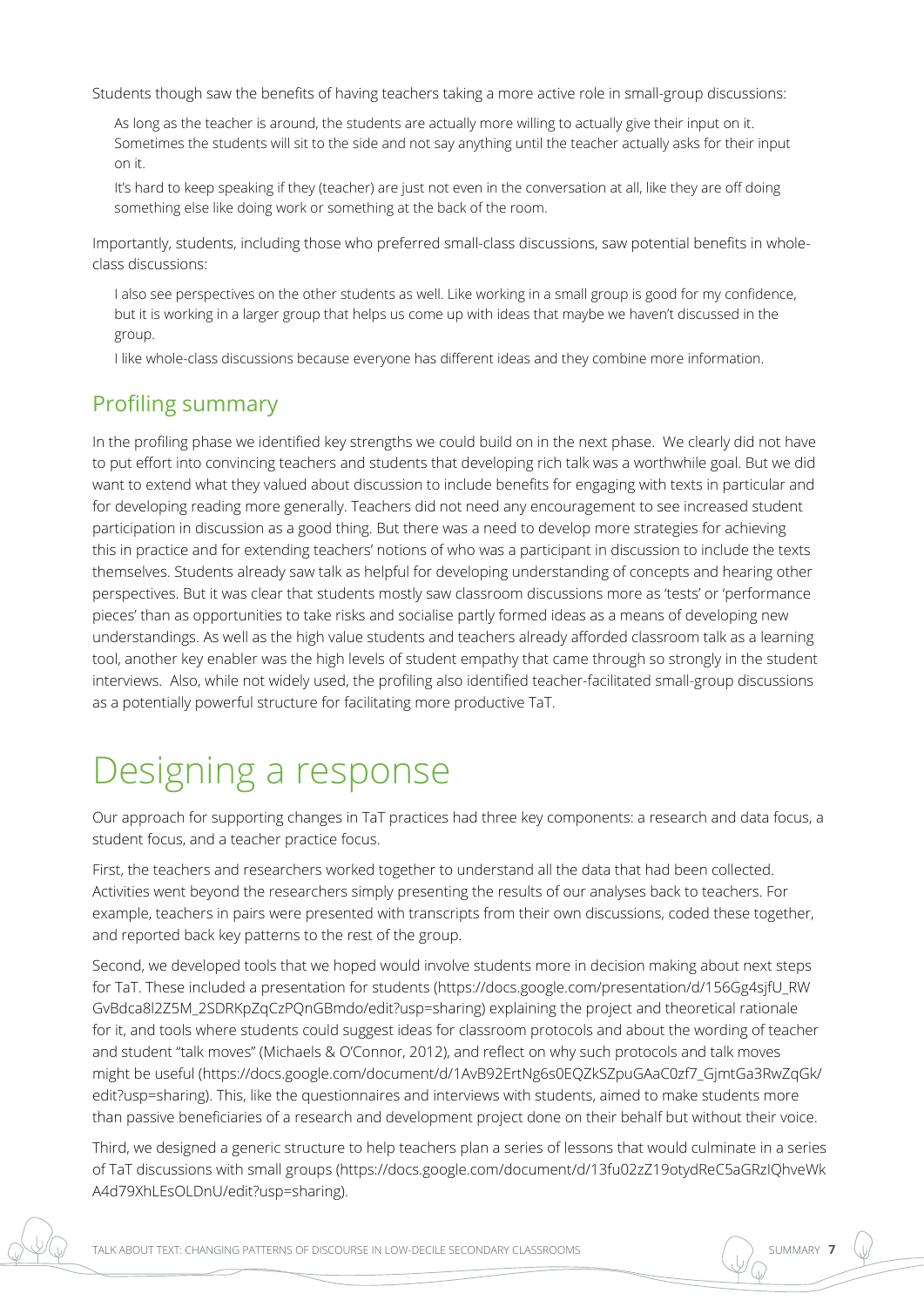We decided, with our colleague Rebecca Jesson, to frame all of our discussions around a text set made up of two or three texts based around the same topic. We identified four types of texts that could comprise a text set:

- **1. Scaffolding text.** This would be an accessible-level text that students could read independently. This text would introduce some of the ideas and vocabulary that students would encounter in a more complex form in other texts. The idea is that this text or texts would act as the scaffold—as well as or rather than the teacher.
- **2. Complementary text.** This would offer content or perspectives consistent with those of other texts but with more information or additional examples.
- **3. Tension text.** This offers a different point of view, conflicting information, or a counter argument. The role of this type of text in a text set is to create some tension or ambiguity that students need to resolve.
- **4. Student-selected text.** This is a text that a student would source independently. The purpose of this was to develop students' strategies for independent text selection, vitally important for students soon to leave high school, and to provide opportunities for students to access texts that link to their interests and out-ofschool knowledge.

In our research and development sessions with teachers we helped one another assemble text sets and workshopped ideas for preparing students to read the texts and to engage in small-group discussion. These included prior-knowledge activities and activities that would support students to come to the small-group discussion having read the texts and with some understanding of them.

We agreed that each round of TaT would culminate in a series of discussions with small groups over two or three periods. The teacher would be an active participant throughout each group's discussion. This meant teachers had to decide how to group students, how they would rotate through groups (e.g. if a class was split into four groups, they might run two 20-minute discussions per lesson over two lessons), and what learning activities other students could be engaged in. We agreed that two rounds of talk per term was a manageable amount and would minimise the opportunity cost for students in terms of the time they could not access their teacher while he or she was facilitating talk with another group. The shift to small groups was quite a radical shift for secondary teachers; although primary teachers are very used to using such groupings (e.g. for guided reading) this is not a common feature of secondary pedagogy.

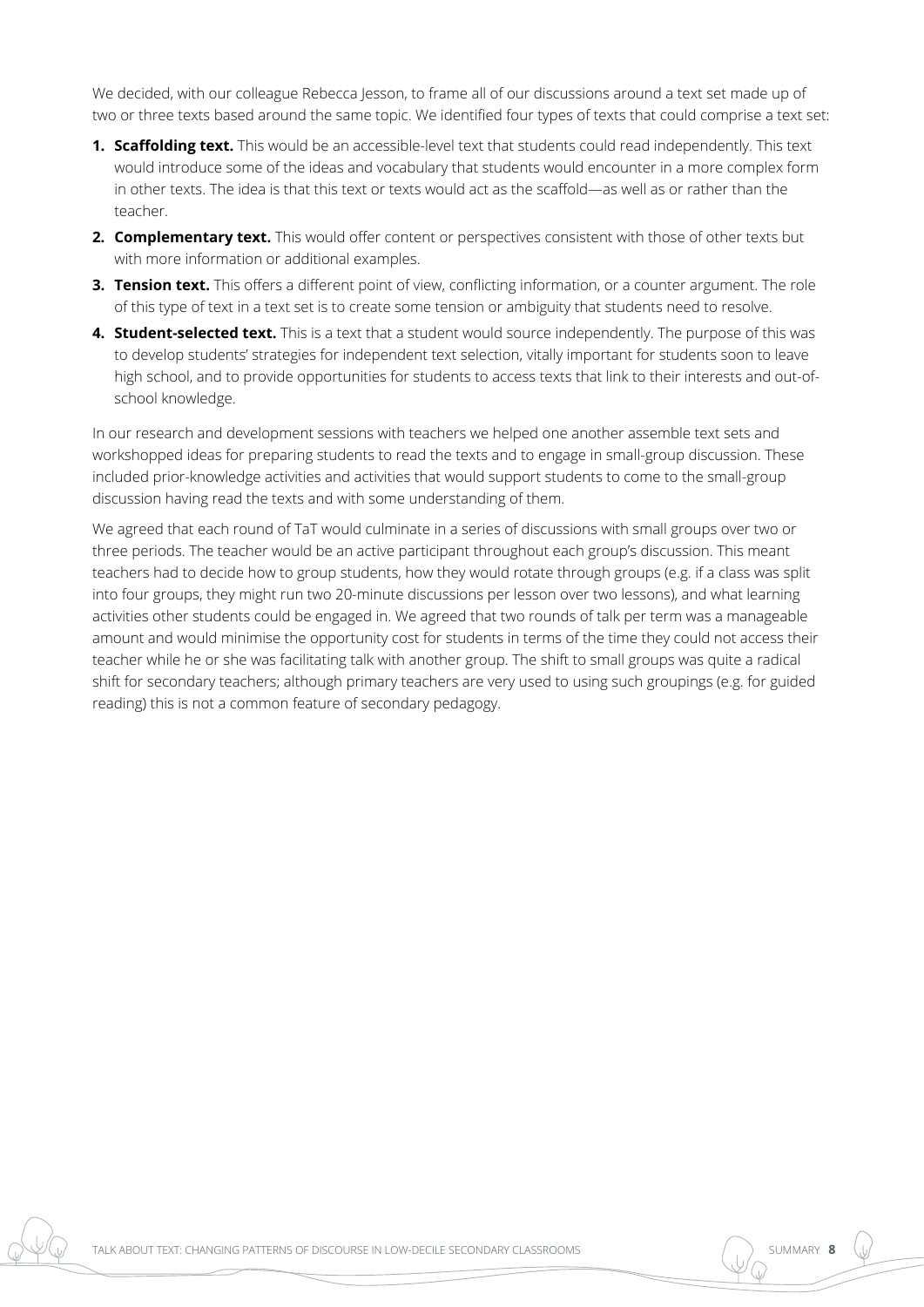## Evidence of shift

Our analyses of classroom talk at four times over 2 years showed some key shifts in TaT patterns. Firstly, students at the end of the project spoke more in the discussions than they had at the beginning (Figure 1). While teacher utterances were still generally longer than students', the balance of student–teacher talk had improved quite markedly.





There were also shifts in the types of questions that teachers asked (Figure 2). At the beginning of the project there were relatively more questions answerable in one or two words. By the end of the project the proportion of questions requiring longer answers had increased.



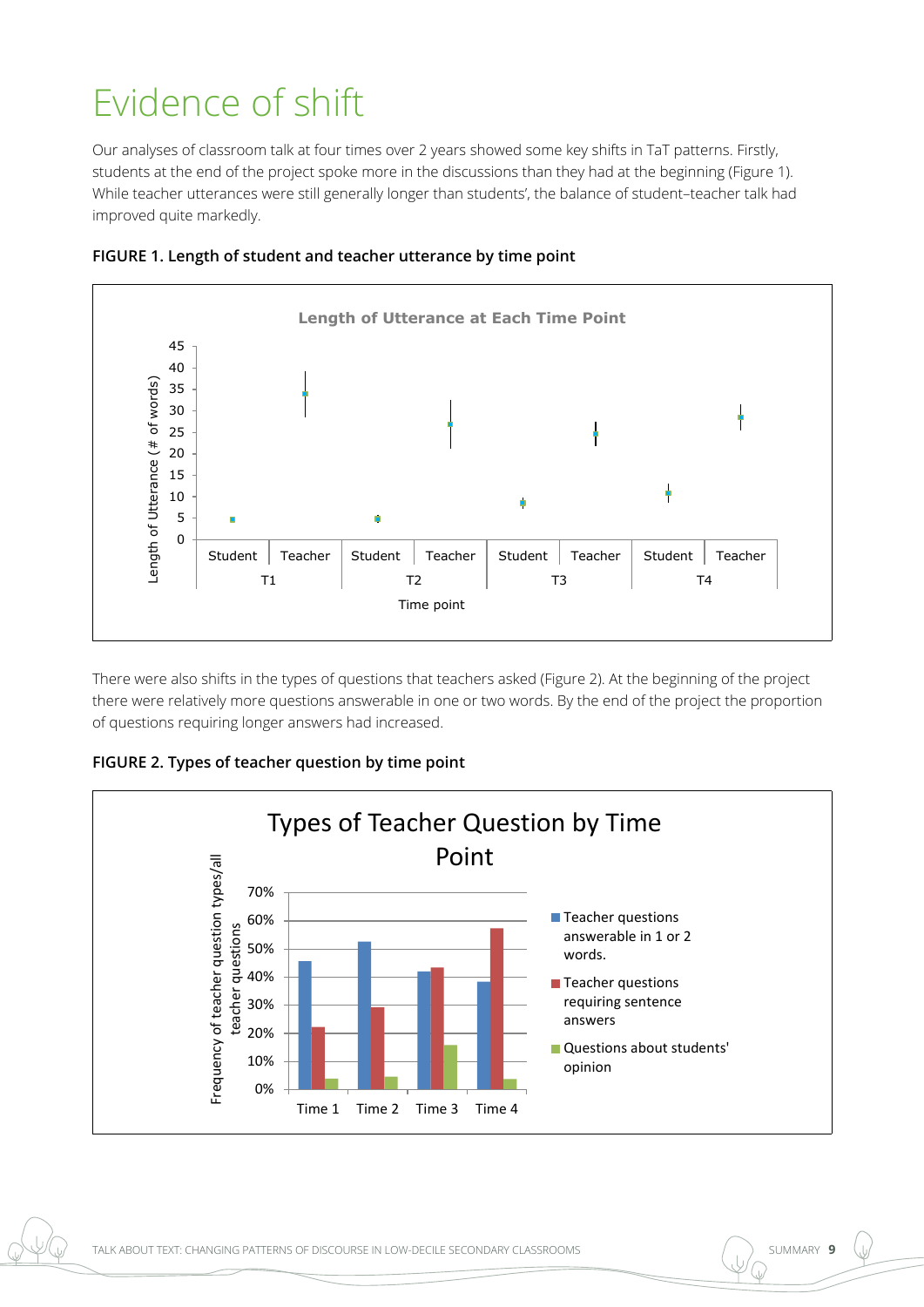Two very important shifts in the way that teachers responded to students' ideas were evident. Firstly, teachers at the end of the project were much more likely to prompt another student to build on the previous student's contribution. Secondly, the teacher was much more likely to prompt the students to refer directly to the text.





### **FIGURE 4. Types of student response by time point**



Two major shifts were evident from our analysis of students' utterances. Firstly, the proportion of student responses that were elaborated responses had increased from 10% at each of the first two time points to 18% and 15% at times 3 and 4 respectively. Secondly, and perhaps most importantly of all, was the very marked increase in the number of references that students made to the texts.

 $\overline{\phantom{a}}$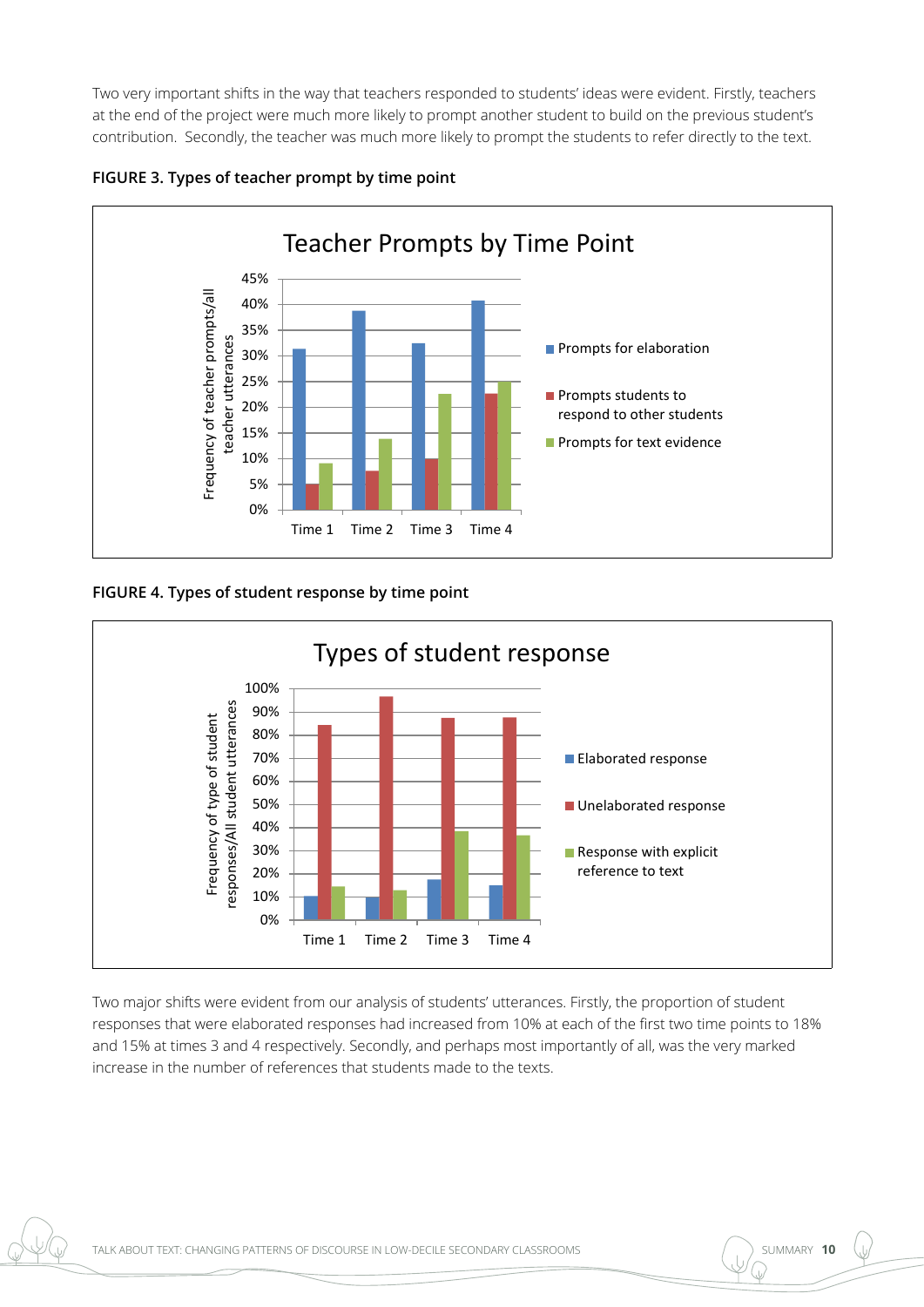



Each point in the *x*-axis (horizontal) represents one utterance; teacher utterances are blue and student utterances are orange. The height of the line shows the number of words that each utterance consisted of. The first thing to note is how much longer the teacher utterances are than student utterances. The second thing to note is how the turn-taking pattern is mainly teacher–student–teacher; there are few cases where a student responded to or added to something another student had said without the teacher responding first.





Two key shifts are evident when we compare the Time 4 discussion to the Time 1 discussion. Firstly, note that the teacher and student utterances were now much closer in length; the teacher was talking less and the students were talking more. Secondly, note how much more frequently one student will follow on from another student's response without it going back to the teacher as it did so often at Time 1.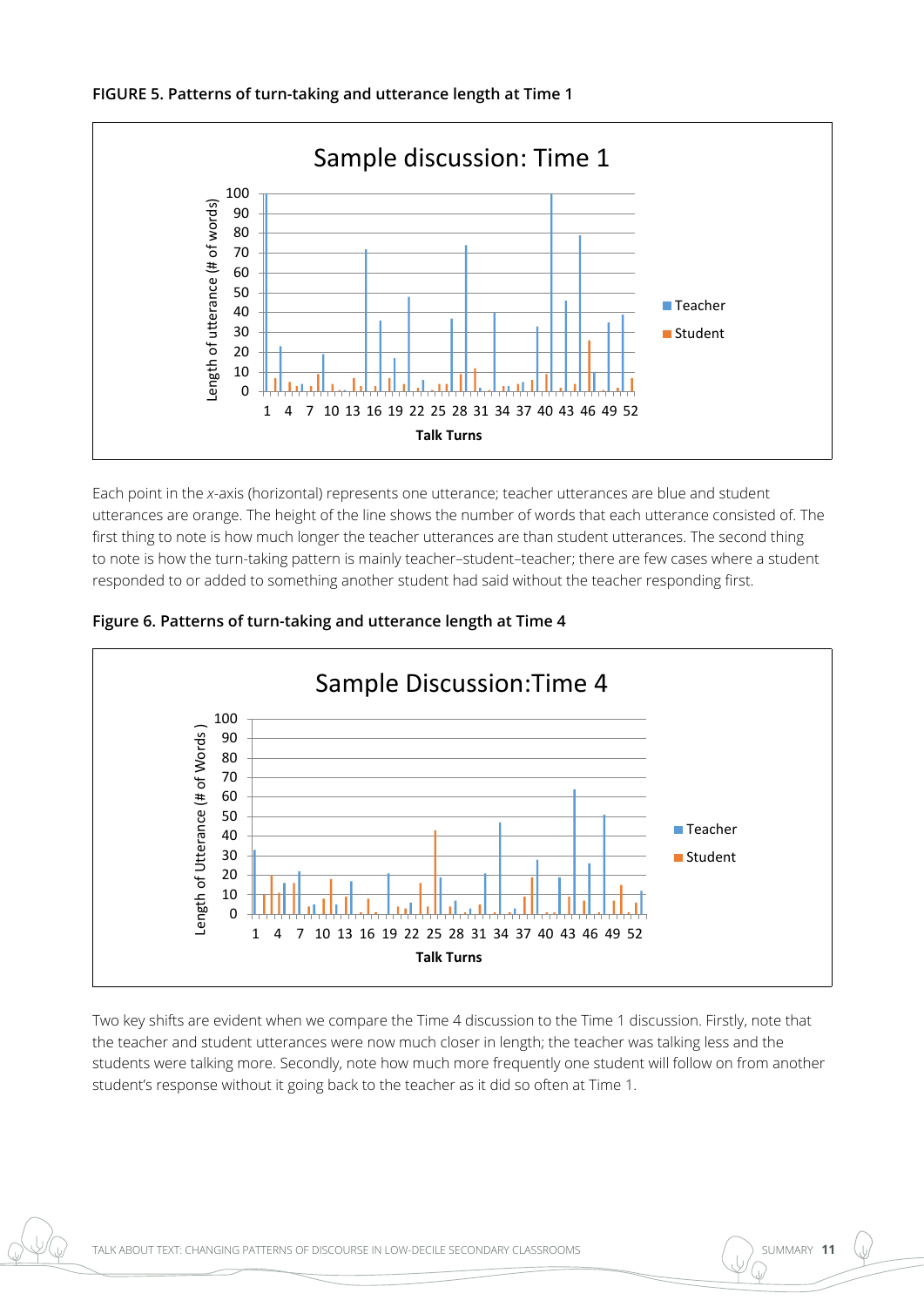### Teachers' and students' perception of shifts

All the teachers reported that they were more frequently having structured, teacher-facilitated small-group TaT sessions. All teachers were positive about the benefits of these:

I'm doing more than previous years. I think the small group is a lot more effective. Whole class is all good, like we talk, but it only goes to a certain level. I've opted for smaller group discussions this year, especially since being part of the research. (English)

I definitely found I've had way more discussions this year. (Health)

Whole-class discussions probably remained quite constant with previous years, but I have tried to do more activities which lend themselves to small-group discussion. (Chemistry)

I have done it a lot more this year. I've done it and it has worked for me. (Biology)

Students at the end of the second year had noticed that the teachers had had an increased focus on discussions and were trying to change:

It was like she was trying more because she is having more whole-class discussions and group discussions. She is trying to make us talk and not her saying much.

She has been telling us to talk more and get ideas of what else someone is saying. She has been telling us to do that a lot.

Now he always asks like "Why?" and so you give an answer and he'll be like, "Why? Elaborate on it. Be more specific."

Students were all positive about the value that teachers could add to small-group TaT discussions:

I like the small discussions when the teacher is present. So like if she made us all do little group discussions I think a lot of us would get carried away and she won't be able to have time to go through every group.

I think because she asks the questions and then we actually think about it. Like she asks pretty deep questions and then we will think about it.

All of the teachers also reported that they had placed an increased focus on reading:

It's made me think about how much reading my students actually do … it's made me introduce more reading to my students and use activities that involve reading … There wouldn't be too much specific reading time in my chem. class prior to doing this. There's been more reading in my class than there has been, than ever. (Chemistry)

I've increased the number of talk moves and I've increased the number of texts. (English)

"This is what we're doing, ok. You are going to be involved in this. It's an expectation. No one has a get out of jail free card with this, you are all doing it." Just to give them prior warning so that they take the readings seriously. (Health)

Teachers reported using texts more often for "reading to learn" purposes; that is, tasks where students would learn ideas from text rather than from their teacher:

(Previously) I would have taken that two-page reading on the New Zealand land wars (background information for a poem) … What I would have done is just read the two pages and then tried to make bullet points you know. Like five slides, four bullet points on each. (English)

It's been useful in terms of me getting away from PowerPoints and teacher blah blah at the front of the room. (Chemistry)

Telling them what to learn and giving them that knowledge, it's giving them the fish. It's only ever going to be helpful for that instance. But teaching how to fish and teaching them how to find this information and what's a credible resource and what's not, and where to look, and looking at both sides of things, is teaching them how to fish and that will give them the skill that they'll need forever. (Health)

So I felt for the first time, well not for the first time, but I felt like they were starting to create their own understanding without me having to do that for them. (Chemistry)

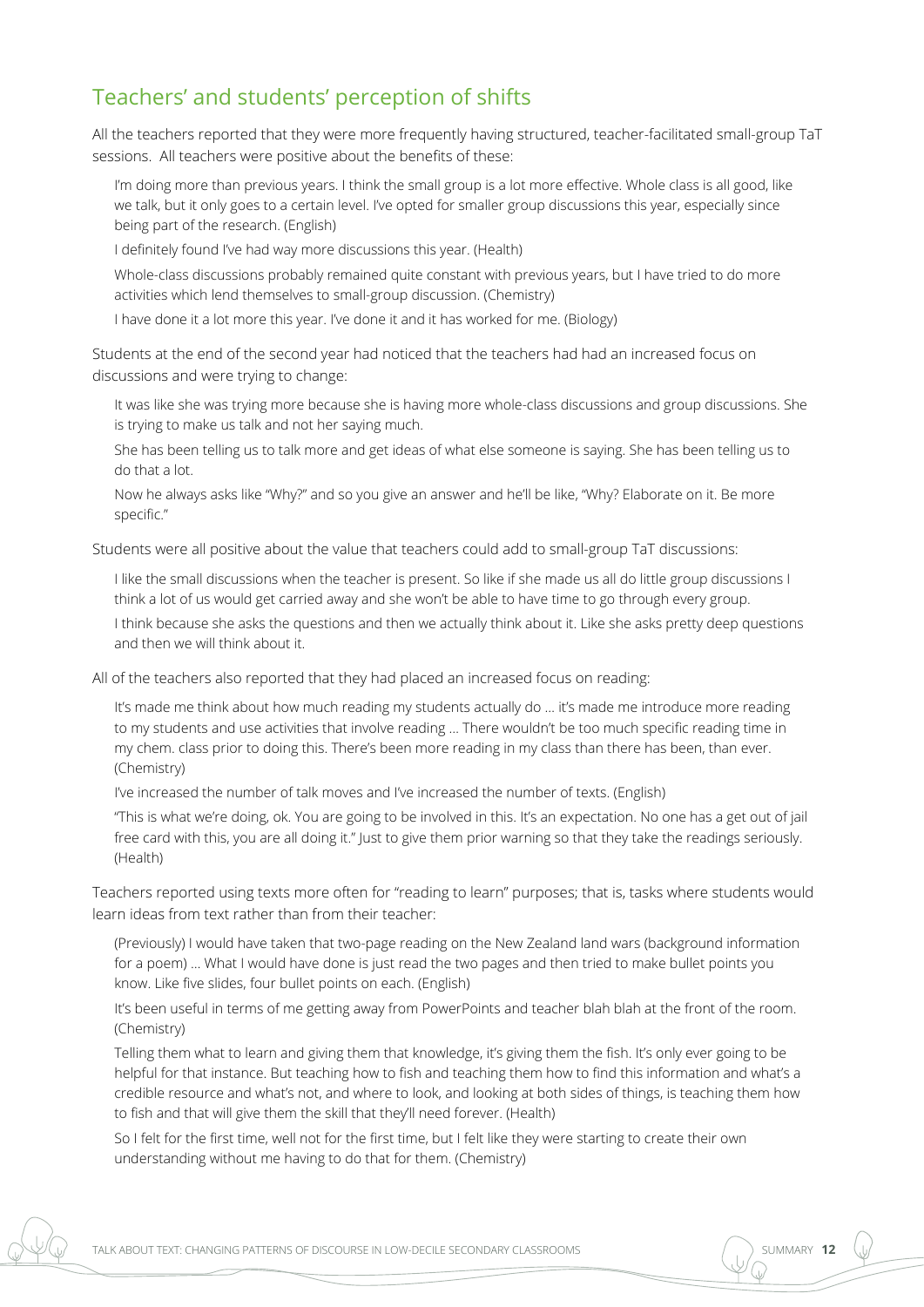Some teachers also reported that they had used more complex texts with their students:

(Whereas previously when he used a challenging text he had) scaled it down a bit for them, this year I actually did not scale it down for them… I wouldn't say I treated them as uni students but I actually gave them a very high-level type of text. (Biology)

One of the biggest changes in our reading in my class is that we actually read, so for (achievement standard) 2.1, the written text I chose to do was a novel and it's the first time I've done that. Conventional wisdom is, "don't do a novel because it's hard to get them to read it", so you would teach a poem because you can make sure everyone reads it inside five minutes (but) I was like, "I'll take the challenge" and it worked really well, like everyone read the whole book. Some of the kids said to me, "You know Sir, this is the first book I've ever read." And that was pretty awesome. (English)

References to reading and to texts, which had largely been absent in our interviews with students at the beginning of the project, were mentioned much more regularly at the end of the project:

Most (English) teachers (in previous years) would do movies instead of books and it would be easier for students. Mostly the students here wouldn't read and take the easy way out and just watch the movie.

(Without having read a text) you've got nothing to sink your teeth into because you haven't come with anything.

You can't really answer questions about a text if you haven't read it. It creates discussion. It opens up more perspectives and gives you different ideas. You read it, you interpret it in your own way, and then like it might be different from how someone else does. I think like a mixture of ideas (from texts and discussion) helps you counter your own sometimes. So it just prompts thoughts.

Teachers found that using text sets had rewards:

(Using three texts meant) there was some deep thinking required to even piece these three things together ... just by the nature of the texts that we used, students had to operate at a deeper level. (English)

It is more interesting for me to see the students use those two different texts about the same new topic to start to create their own understanding without me having to simplify the textbook for them or simplify their ideas. (Biology)

I could bring in two polarising articles that gave two totally different opinions of things and the kids are like, wow this is the same topic but (the writers of the texts) feel really differently about it and you can sit anywhere along that line but you have to say why you are there and you think that perhaps this argument isn't balanced so that whole reasoning was brought. (Health)

However, using text sets also presented its own challenges:

I had the problem of how am I going to get through these three text sets? Do I use my double period in the two hours to go through them and give them an activity after each one so I understand that they know what the concepts are and things like that? With some of my Year 13s that is just not possible. (Health)

I had issues with how long (the reading would take). Like I don't think I'd actually have time to have them read this, read that and think about the film and discuss it all. (English)

Students found text sets challenging but ultimately of value:

I reckon it was like when I saw three texts and I thought it was a bit too much but then we read through all of it. I reckon it was better that way because it gave us more information about the subject we are talking about, and it gave us a better understanding.

I reckon it was more helpful; it is just when it comes to poetry a lot of us start to struggle because poetry is just weird … it's not very straightforward. He gave them (texts about the historical background and the poet Sam Hunt) to us and told us to read it.

Reading a text set that required students to link biological knowledge to real-life contexts was useful because, "it shows us that biology isn't just GE, and tides and double stranded helix DNA, RNA".

One aspect of the TaT partnership that teachers found useful was the use of evidence and data that helped them reflect on their own TaT practices. All of the teachers found that the research and data aspects of the project had given them an objective, and often challenging, picture of TaT patterns in their own classrooms: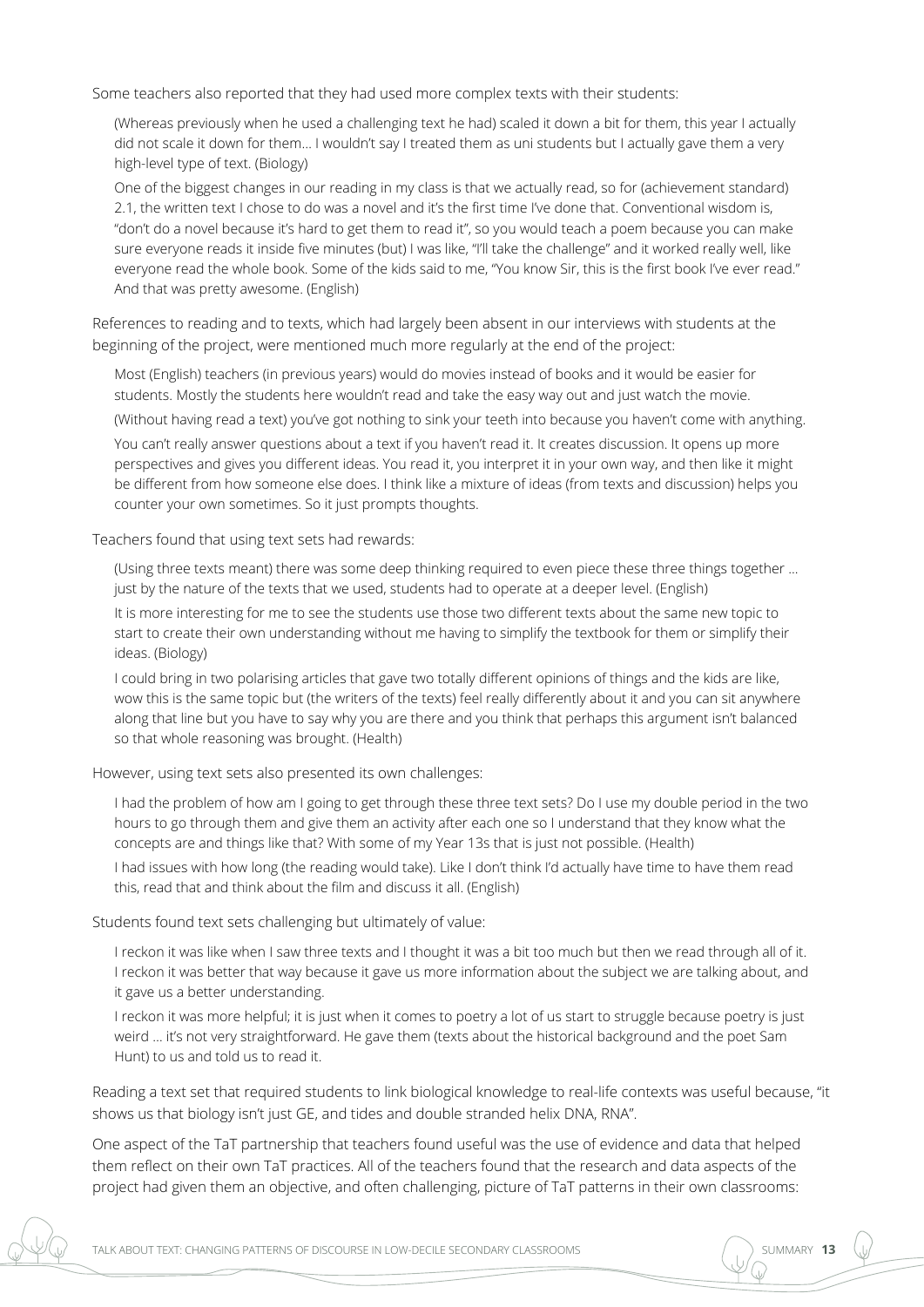The data stuff has been fascinating … we're in a unique position in that we've someone come and look at what we've done in the classroom and then a few weeks later gone, "Here it is. This is your transcript this is the data broken down." (Chemistry)

You can't hide from it and be like, "Oh my perception of the way it was, was this." When you look at the data it's confronting but in a good way. (English)

What set the alarm bells off for me was the transcript that I got back. It gave me the shock of my life to listen and to read … I don't think I would have felt that way if I hadn't seen the graph that showed this many open questions that many closed. That was useful data to see. It's confronting data to see. (Biology)

It's not like a criticism, it's just what you did and if you don't think it's right, then that's on you. It'd be harder to take if it was just someone listening to you and then saying, "Oh nah, nah. You did too much talking." (English)

(The data feedback was useful because) We're islands. We teach in isolation. We don't have people going, "You talked a lot today and the kids didn't talk much. You might want to think about that." (Health)

### Were there NCEA outcomes associated with TaT?

In partnership with the teachers, we identified achievement standards that met our criteria for being sensitive indicators of students' subject-area literacy. We calculated the percentage of TaT students achieving (at Achieved, Merit, and Excellence level) as different from the national norm because the standardised nature of NCEA means that different standards have a different national norm within the same year and the norm for the same standard is different over different years. Having a standard score allowed us to make comparisons within and across years. The mean difference from norm was calculated for as many previous years as there were data available for that standard. In the case of chemistry and health, all students in the schools' data were TaT students (as only one class in that subject was taught at that level). In biology and English, however, students in other classes also attempted the same standards and it was possible to make limited comparisons between TaT and non-TaT students within the same school.



#### **FIGURE 7. Achievement rates in indicator of NCEA achievement standards**

There is evidence of overall improvements in students' NCEA achievement in TaT classes relative to national norms. Within schools, TaT students outperformed non-TaT students in all five indicator standards offered in English and biology. For seven of the nine indicator standards, TaT students' achievement rate was higher than the mean achievement rate for students in previous cohorts from the same schools. Note that achievement rates in all five externally assessed standards had improved. This is particularly important given that developing strong independent readers and writers was a valued outcome of TaT.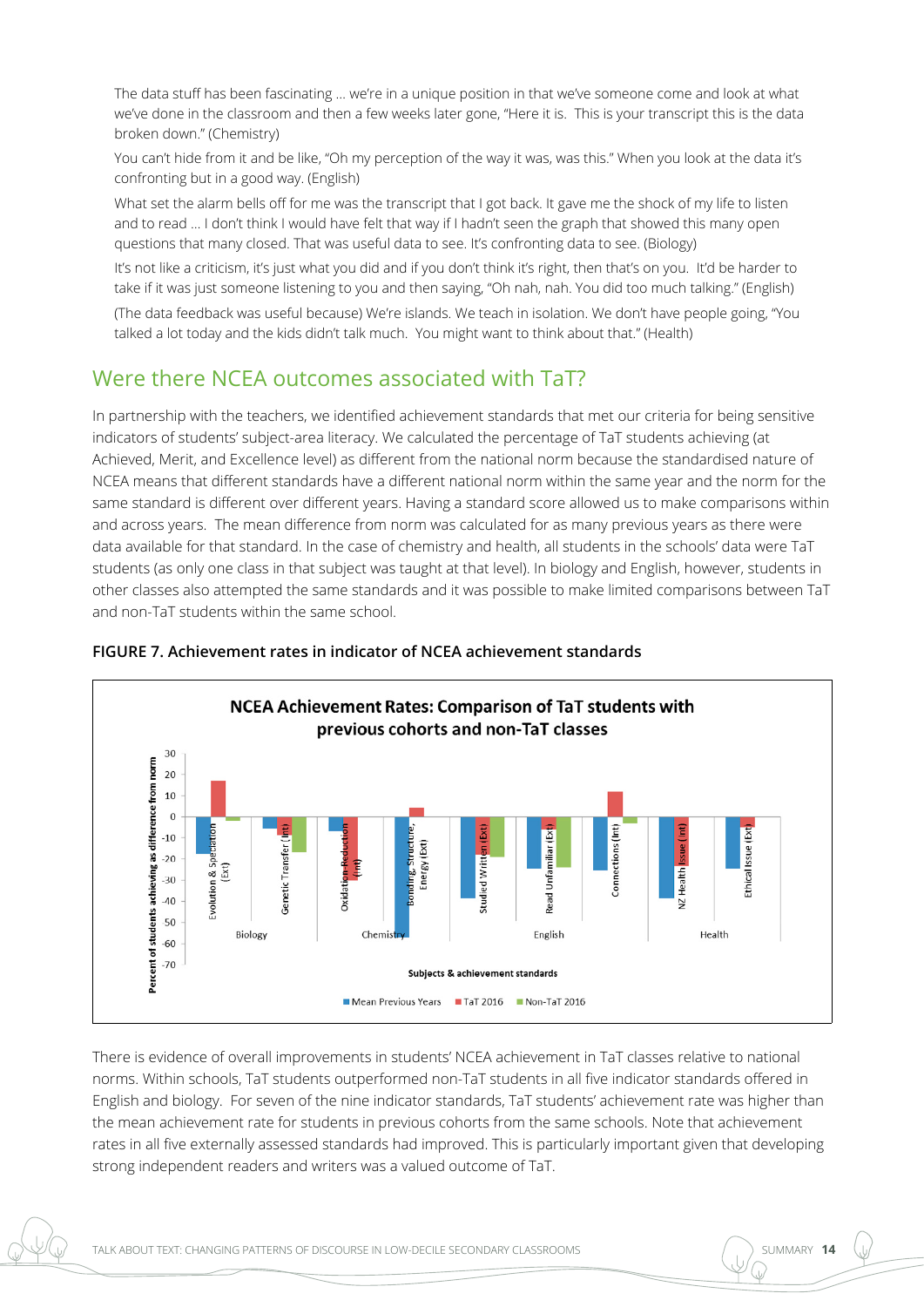For the analyses shown in Figure 7 we followed the New Zealand Qualifications Authority (NZQA) practice of calculating achievement rates as a percentage of all students who attempted the standards; that is, excluding students who had been entered for the standards but were absent (ABS) for the external assessment and those who were present but chose for whatever reason not to attempt it (SNA). We were interested, however, in whether the ABS or SNA rate would be different for TaT students, so we compared these to the rates for non-TaT students in the two subjects we were able to: biology (Figure 8) and English (Figure 9).





**FIGURE 9. Comparison of TaT and non-TaT pass, endorsement, and attempt rates for 2016 English**



Students in TaT classes were quite markedly more likely to attend the external assessments and to attempt the standards if they did attend. Note that about 65% of non-TaT students did not attempt the Evolution external standard, but only 20% of TaT students did not. The higher rate of attempting the standard likely explains the higher Not Achieved rate for TaT students (21%) compared to non-TaT students (12%). A similar pattern is evident in English where the combined ABS/SNA rate for the two externally assessed standards was less than half that of non-TaT students.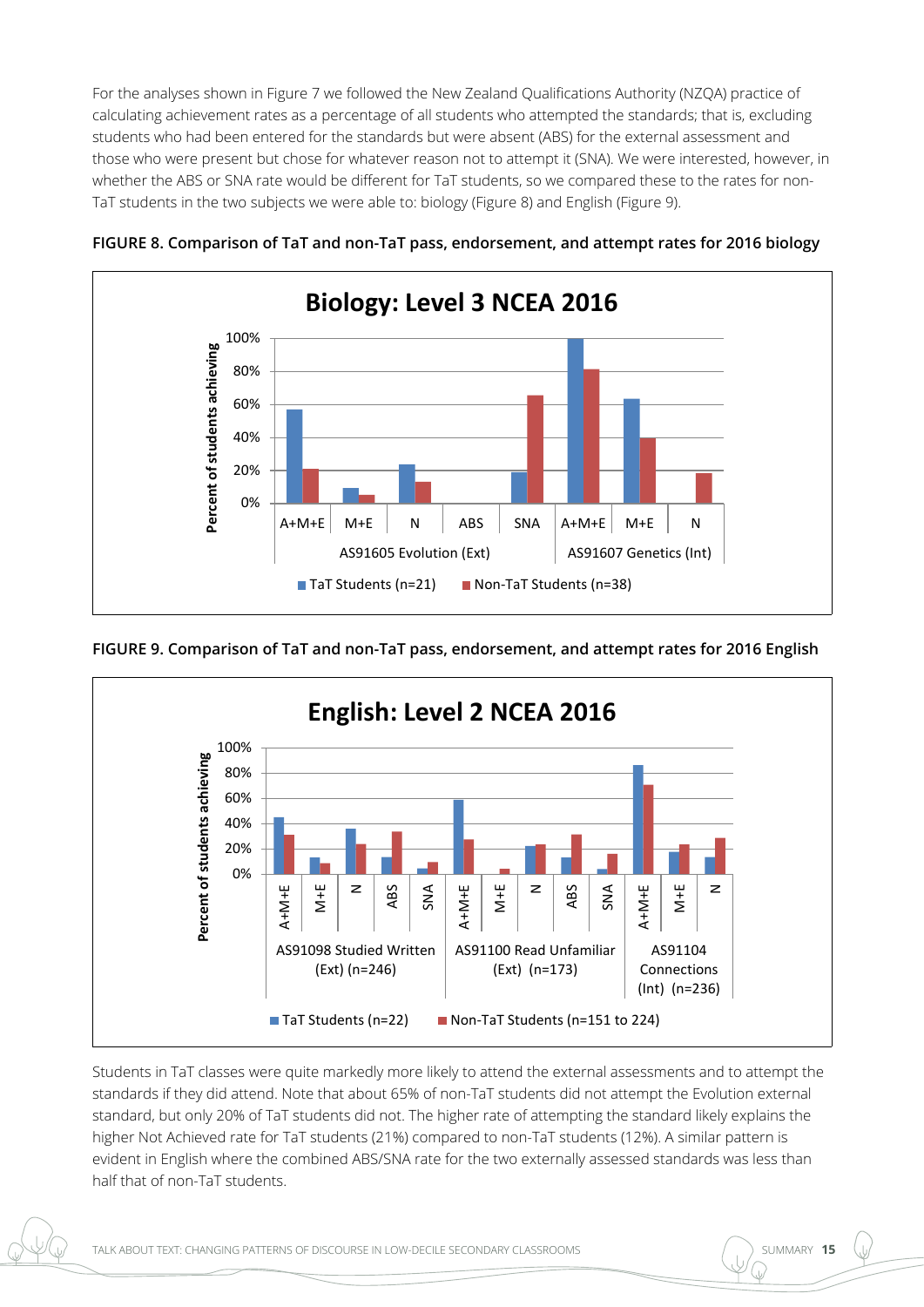In summary, the analysis of 2016 NCEA data provides qualified support for the claim that TaT was associated with achievement rates that were higher than that of past cohorts and, in the case of English and biology, higher than that of non-TaT classes. Also of interest is the markedly higher rate of attendance and completion of externally assessed standards for TaT compared to non-TaT students. Although this phenomenon requires more investigation, we wonder, too, if there were affective outcomes associated with TaT, such as resiliency and self-efficacy, that may have contributed to this interesting and promising pattern.

## Limitations

The situated nature of our study limits the generalisability of our findings and the extent to which the TaT approach we designed for a specific context could be implemented without significant modification in other contexts. An underlying assumption of the project was that local interventions are most effective when they are designed using local evidence and are tailored to the local context. Although we suspect that we would find similar patterns of TaT and text use if we conducted similar profiling in other low-decile secondary schools, we do not know this for sure. Even if the patterns were similar, we do not know whether the same factors would be what helped or hindered TaT in those other settings.

## Implications and recommendations

This study has confirmed for us that our goal of promoting richer talk about richer texts is a worthwhile goal. We see the positive response of teachers and students to the TaT approach, the changes in patterns of talk, and the increased prominence of texts in the classrooms as important outcomes in themselves. We are confident, too, that these participatory and affective outcomes did not come at the expense of achievement in NCEA. TaT students' achievement in the indicator standards was in most cases higher than previous cohorts and non-TaT students from the same schools. This is important because one of the most common reasons secondary teachers have shared with us for limiting students' opportunities to learn from text and engage in discussions about text is that more direct forms of teaching are more efficient ways of disseminating subject content. The teachers did not stop using more direct forms of teaching but they did balance these more with activities where students learnt from text and TaT. This rebalancing did not have reduced NCEA student achievement as an opportunity cost. Despite a need for further studies that more systematically test its effectiveness, the evidence we have is that TaT is a promising instructional approach.

One component of the approach we designed that we think might be more widely applicable is the teacherfacilitated small-group TaT format. The strong and almost universal agreement of the students that smallgroup discussions provided a better environment for rich TaT suggests to us that this might well be the case in other schools. While introducing our small-group approach can be a significant shift for secondary teachers, and requires careful planning, we certainly think it is worth trialling. As well as the benefits noted by students, teachers found the small-group format to provide a safer space for their trialling and refining of TaT facilitation strategies, such as questioning, prompting, redirecting, and waiting. It is important to note though that smallgroup discussions are no silver bullet. In the first round of observations, teachers recorded one whole-class and one small-group discussion; at that stage there was no difference in the relative participation of students in the different formats. We also think that teachers should consider more often including text sets as part of their teaching repertoire. As noted above, how these would most effectively be implemented in other contexts would depend on what the local profiling showed up.

While we are not sure how much of the TaT 'product' could be applied to other contexts, we are confident that aspects of the 'process' could be. In particular, this study confirms for us the importance of including a detailed profiling phase. We highly recommend that people wishing to change TaT patterns spend time analysing and discussing data about current patterns of classroom talk. The teachers found the sharing of observation data that highlighted gaps between their perceived and desired TaT practice to be one of the most powerful aspects of the project. We also recommend that teachers spend time talking with the students. We hope that it is very clear from this report that what the students contributed was insightful and invaluable.